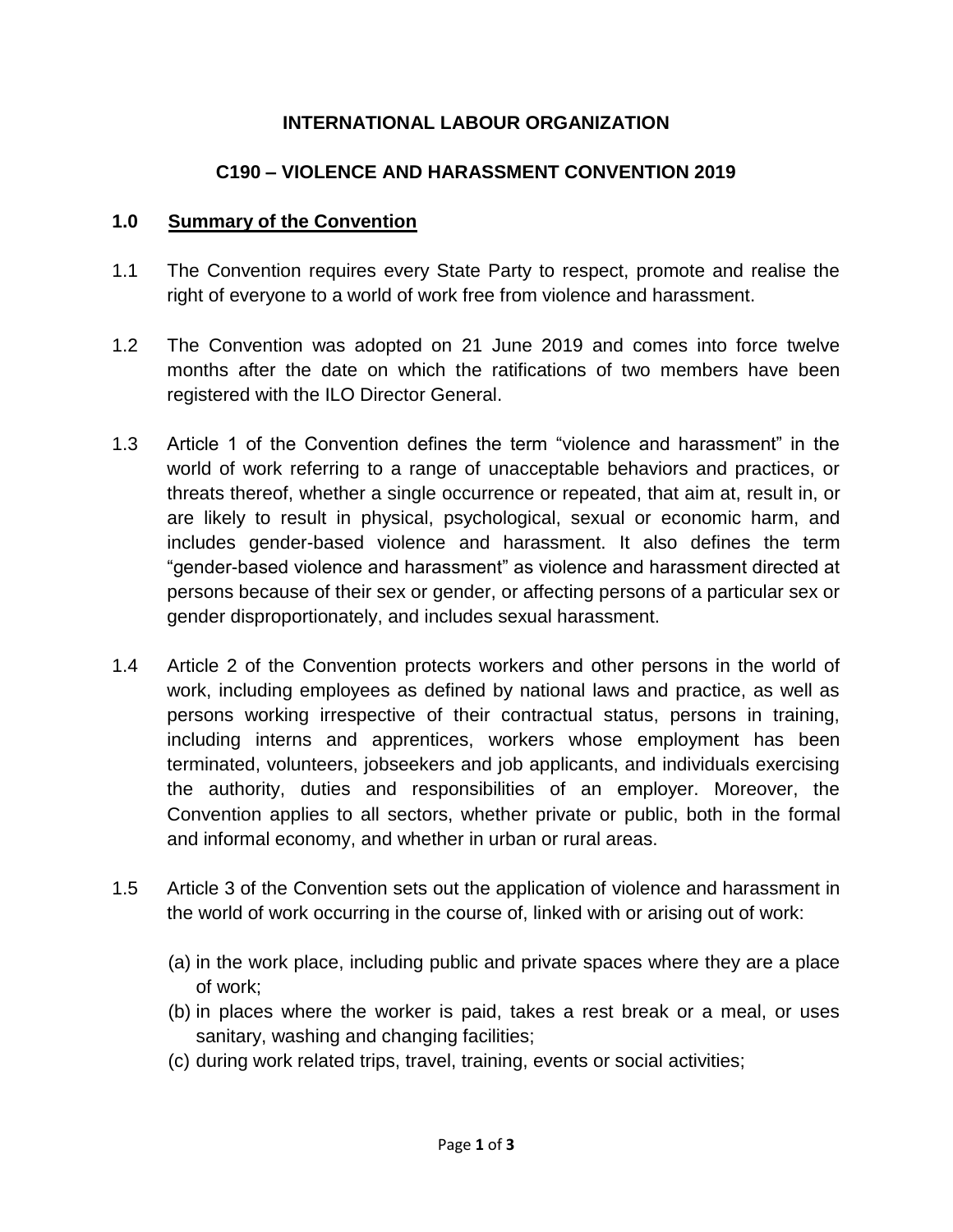- (d) through work related communications, including those enabled by information and communication technologies;
- (e) in employer provided accommodation; and
- (f) when commuting to and from work.
- 1.6 Article 4 to Article 6 of the Convention outline core principles of the Convention which *inter alia* include that States Parties must adopt, in accordance with national law and circumstances and in consultation with representative employers' and workers' organizations, an inclusive, integrated and genderresponsive approach for the prevention and elimination of violence and harassment in the world of work.
- 1.7 States Parties must also with a view to preventing and eliminating violence and harassment in the world of work, shall respect, promote and realize the fundamental principles and rights at work, namely freedom of association and the effective recognition of the right to collective bargaining, the elimination of all forms of forced or compulsory labour, the effective abolition of child labour and the elimination of discrimination in respect of employment and occupation, as well as promote decent work.
- 1.8 Article 7 to Article 9 of the Convention outline obligations of States Parties with respect to protection and prevention of violence and sexual harassment at the work place.
- 1.9 Article 9 of the Convention states that each member shall adopt laws and regulations requiring employers to take appropriate steps commensurate with their degree of control to prevent violence and harassment in the world of work, including gender-based violence and harassment, and in particular, so far as is reasonably practicable, to:
	- (a) adopt and implement, in consultation with workers and their representatives, a workplace policy on violence and harassment;
	- (b) take into account violence and harassment and associated psychological risks in the management of occupational safety and health;
	- (c) identify hazards and assess the risks of violence and harassment, with the participation of workers and their representatives, and take measures to prevent and control them; and
	- (d) provide to workers and other persons concerned information and training, in accessible formats as appropriate, on the identified hazards and risks of violence and harassment and the associated prevention and protection